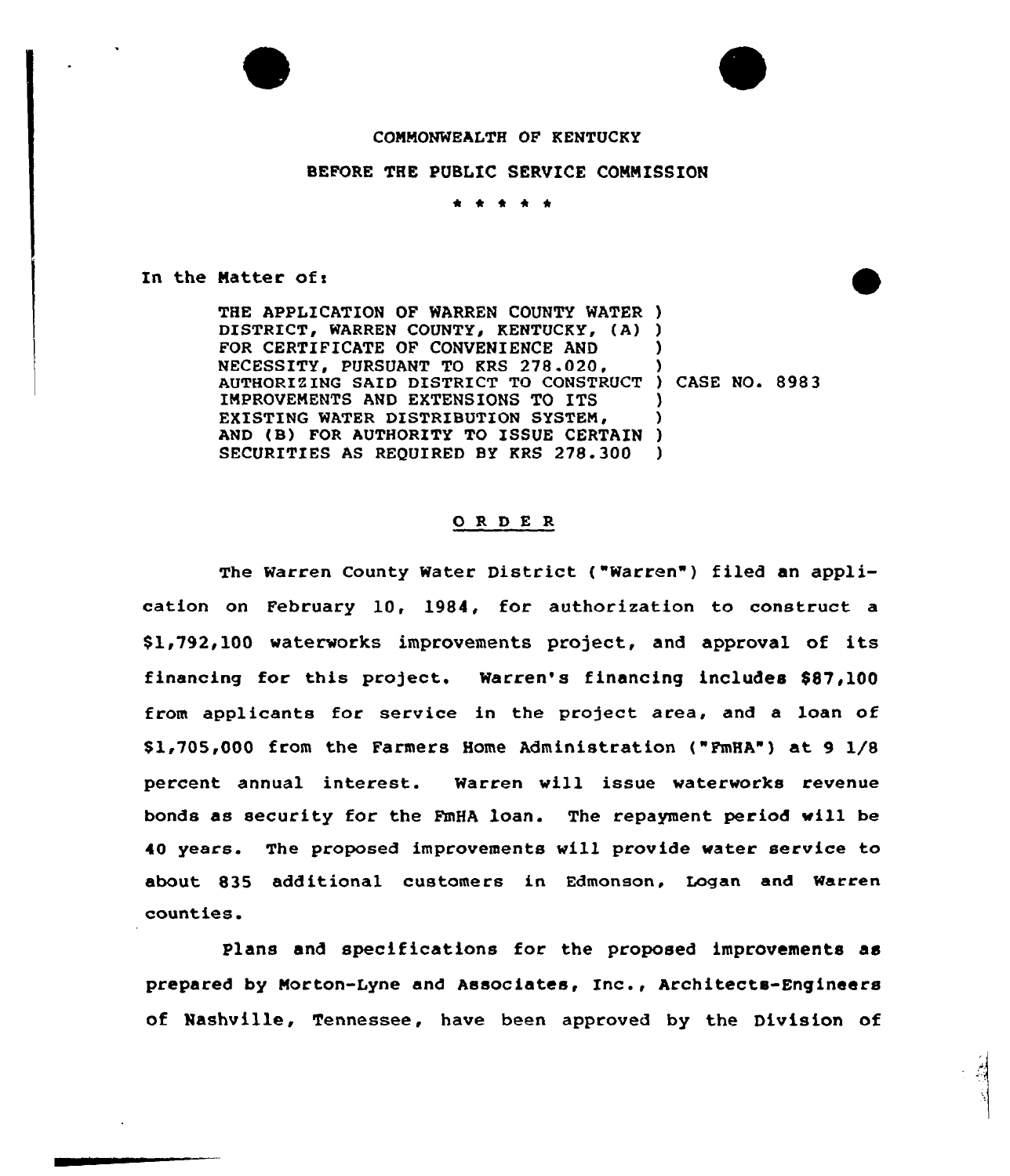



<sup>A</sup> hearing was held in the offices of the Public Service Commission, Frankfort, Kentucky, on April 3, 1984. There were no intervenors, and no protests were entered.

## FINDINGS AND ORDERS

The public Service Commission, after consideration of the application and evidence of record and being advised, is of the opinion and finds that:

l. Public convenience and necessity require that the construction proposed in the application and record be performed and that a certificate of public convenience and necessity be granted.

2. The proposed construction includes about 64 miles of new waterlines, a booster pumping station and miscellaneous appurtenances thereto to provide service to about 835 additional customers. The low bids received for the proposed work totaled \$1,488,346 which will require about \$1,792,100 after allowances are made for fees, contingencies and other indirect costs.

3. Any deviations from the construction herein approved which could adversely affect service to any customer should be subject to the prior approval of this Commission.

4. The proposed borrowing of \$1,705,000 is for lawful ob)ects within the corporate purposes of Warren, is necessary and

 $-2-$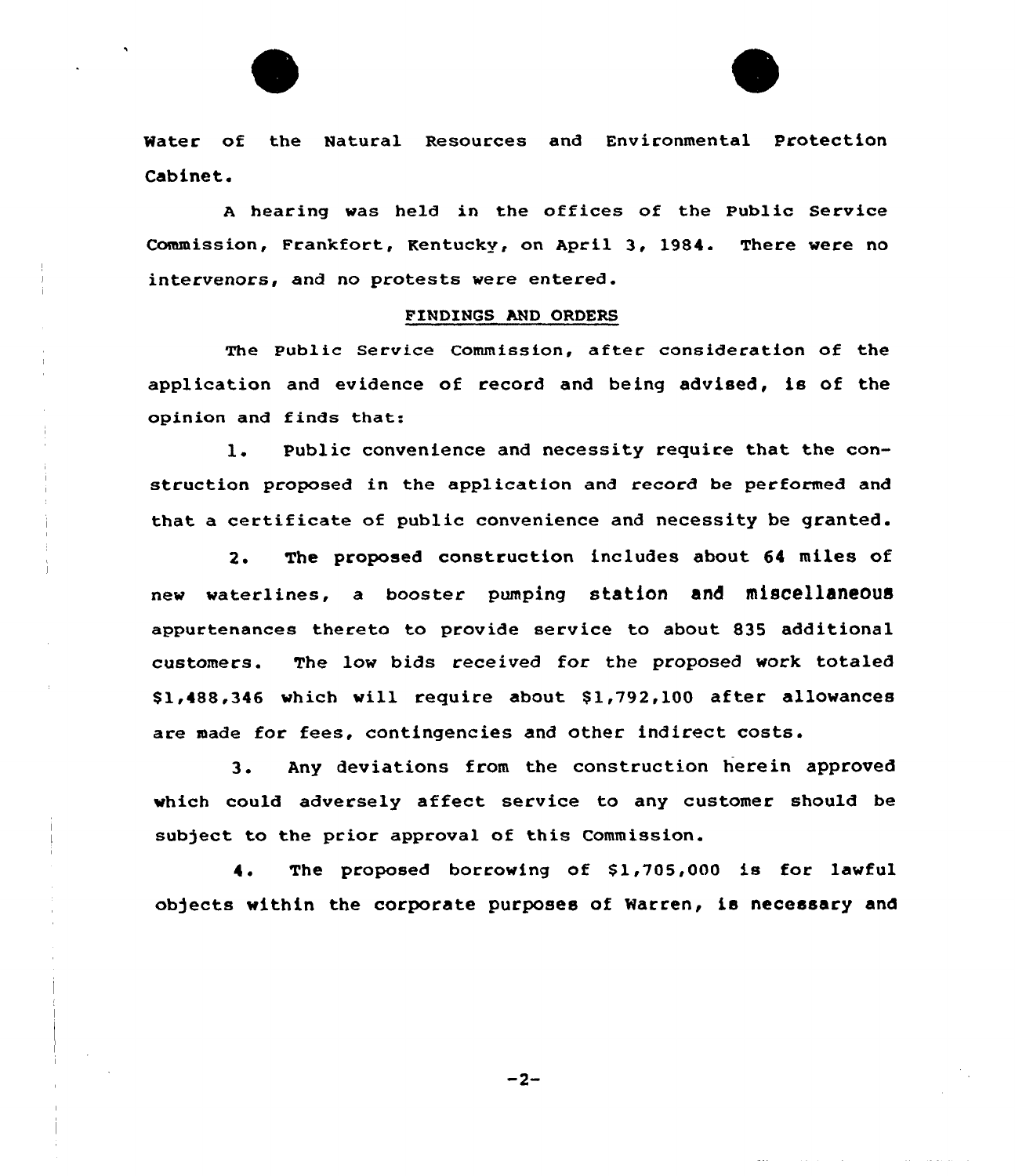

appropriate for and consistent with the proper performance of services to the public by Warren, will not impair its ability to perform these services and is reasonably necessary and appropriate for such purposes.

5. The financing secured by Warren for this project will be needed to pay for the work herein approved. Warren's financing plan should, therefore, be approved.

6. Warren intends to extend water service to a portion of Logan County, and is in the process of annexing the applicable area. Warren should comply with KRS 74.110 and RRS 74.115 as it pertains to annexing the area of Logan County to be served. Prior to constructing any improvements in or serving the annexed area in Logan County, Warren should file the appropriate Logan County Fiscal Court Order with this Commission.

7. Warren should file with the Commission duly verified documentation which shows the total costs of construction herein certificated including all capitalized costs (engineering, legal, administrative, etc.) within 60 days of the date that construction is substantially completed.

8. Warren should provide construction inspection under the general supervision of a professional engineer with a Kentucky registration in civil or mechanical engineering. The supervision and inspection should insure that the construction work is done in accordance with the contract plans and specifications and in conformance with the best practices of the construction trades involved in the project.

 $-3-$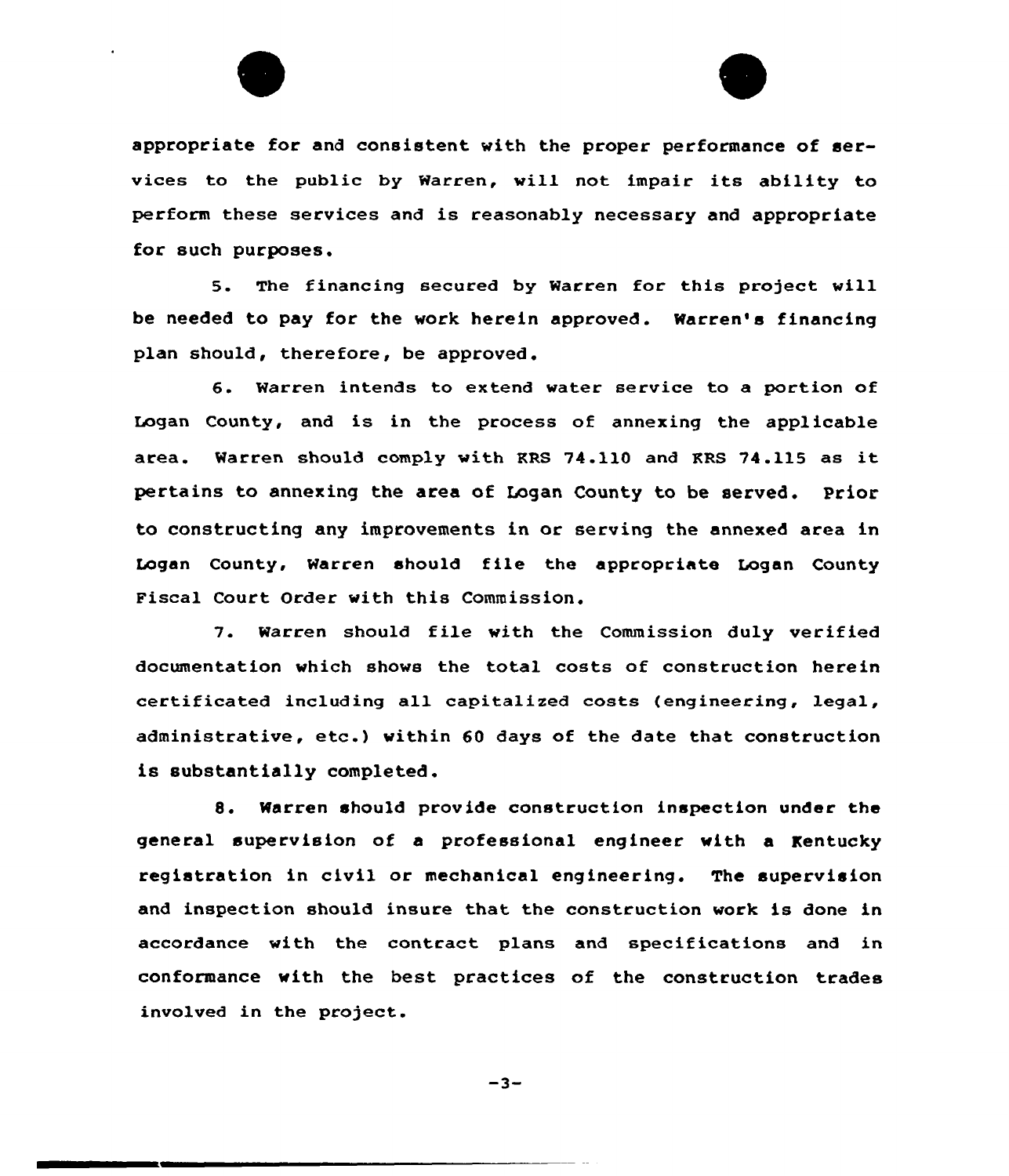9. Warren should furnish <sup>a</sup> copy of the record plans and <sup>a</sup> signed statement that the construction has been satisfactorily completed in accordance with the contract plans and specifications within 60 days of the date of substantial completion of this construction.

10. A 5/8-inch x 3/4-inch meter should be the standard customer service meter for all new customers and should he installed at all points of service unless the customer provides sufficient justification for the installation of a larger meter.

ll. warren should file with the Commission <sup>a</sup> copy of all contractual agreements for the provision of services or the purchase of services which are subject to the approval of this Commission .

IT IS THEREFORE ORDERED that Warren be and it hereby is granted <sup>a</sup> certificate of public convenience and necessity to proceed with the waterworks improvements projects set forth in the plans and specifications of record herein.

IT IS FURTHER ORDERED that any deviations from the approved construction which could adversely affect service to any customer shall be subject to the prior approval of this Commission.

IT IS FuRTHER ORDERED that Warren's plan for financing its construction work in the amount of S1,792,100, including a 40-year loan of  $$1,705,000$  at 9  $1/8$  percent annual interest from PmHA, be and it hereby is approved.

IT IS FURTHER ORDERED that Warren shall conclude the required procedures to properly annex the area to be served in Logan County. Warren shall file a copy of the appropriate

 $-4-$ 

المدار الممار المسار المسار المستحققة

and the company of the company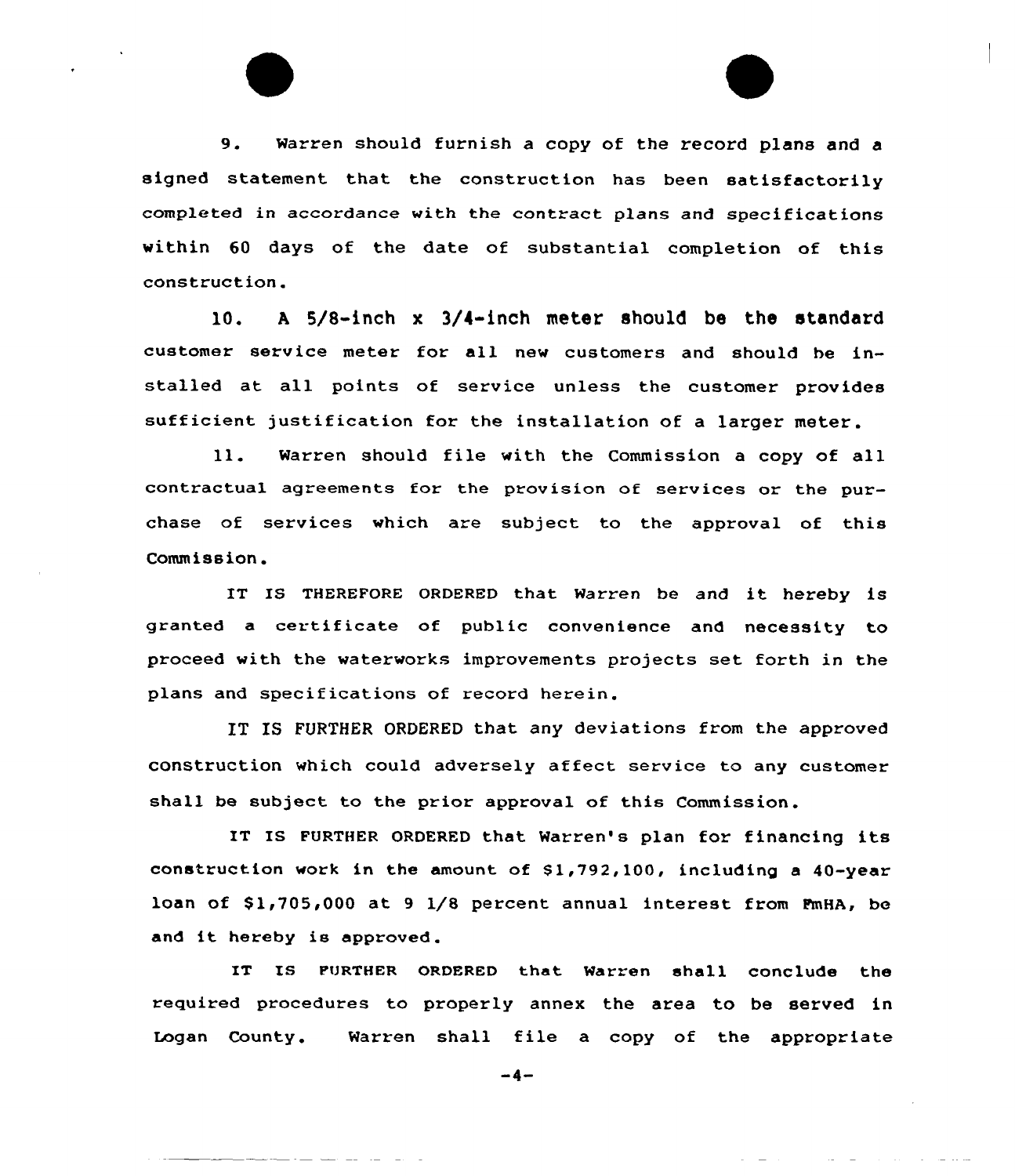Legan County Fiscal Court Order with this Commission prior to constructing any improvements in or serving the annexed area.

IT IS FURTHER ORDERED that Warren shall file with the Commission duly verified documentation which shows the total costs of construction herein certificated including all capitalized costs (engineering, legal, administrative, etc.) within <sup>60</sup> days of the date that construction is substantially completed.

IT IS FURTHER ORDERED that Warren shall provide construction inspection under the general supervision of a professional engineer with a Kentucky registration in civil or mechanical engineering. This supexvision and inspection shall insure that the construction work is done in accordance with the contract plans and specifications and in conformance with the best practices of the construction trades involved in the project.

IT IS FURTHER ORDERED that Warren shall furnish to the Commission a copy of the record plans and a signed statement that the construction has been satisfactorily completed and done in accordance with the contract plans and specifications within 60 days of the date of substantial completion of the proposed construction.

IT IS FURTHER ORDERED that a 5/8-inch x 3/4-inch meter shall be the standard customer service meter for all new customers and shall be installed at all points of service unless the customer provides sufficient justification for the installation of a larger meter.

 $-5-$ 

المتعادلات والمتواطئ

المتحدث والمحالي والمستشهد